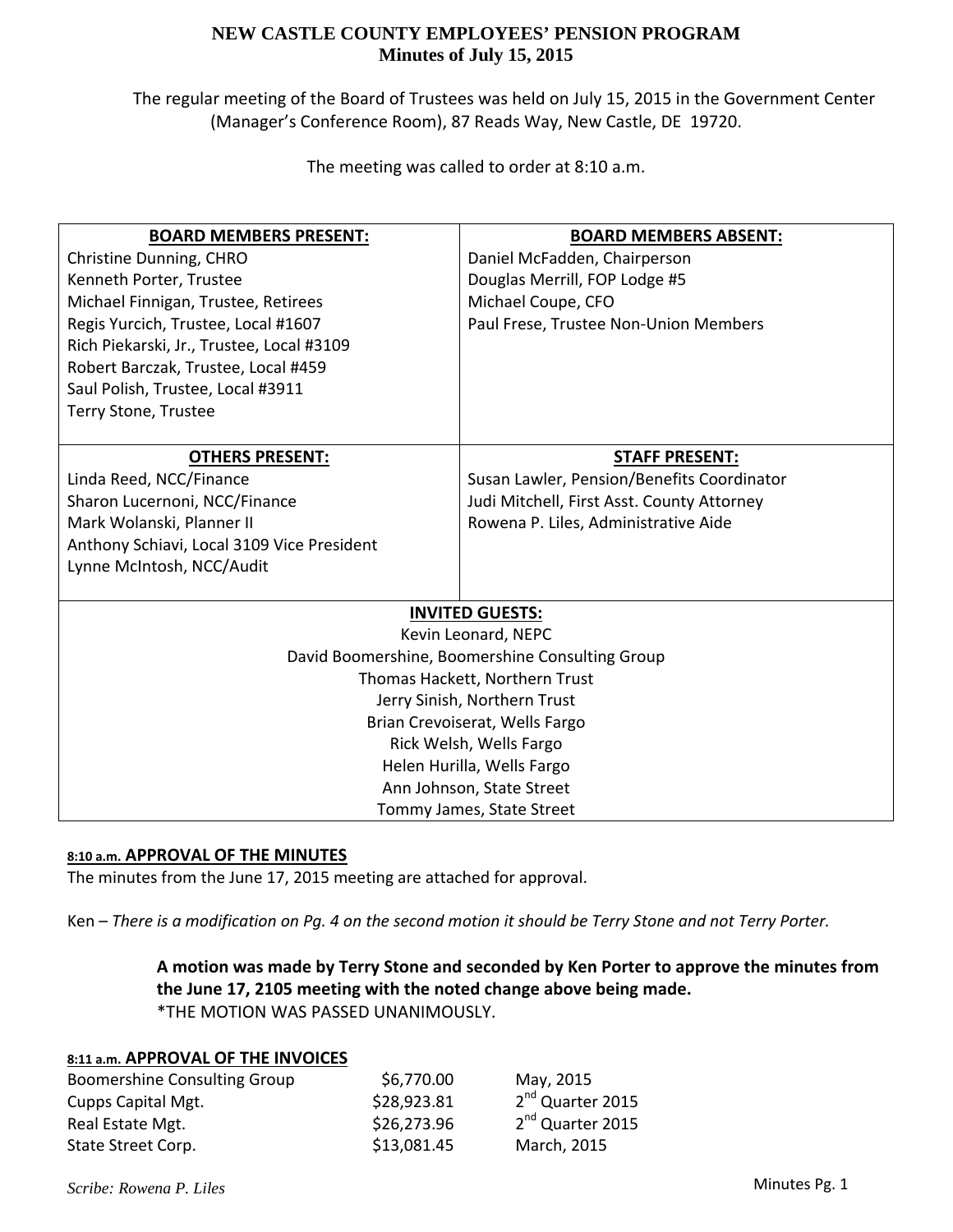### **APPROVAL OF THE INVOICES (Cont'd)**

**A motion was made by Rich Piekarski and seconded by Ken Porter to approve the payment of invoices.**

\*THE MOTION WAS PASSED UNANIMOUSLY.

### **8:12 a.m. COORDINATOR'S REPORT by Susan Lawler**

- *There were two capital calls since the last meeting*
- The Gross Payroll Contributions for the month of June are not available, as of the meeting, our Budget Analyst is not in and that will be included at our next month's meeting. It will be formatted in a way to that *it captures fiscal year as previously requested.*

### **8:12 a.m. APPROVAL OF THE APPLICATIONS FOR BENEFITS**

| <b>Service Retirements</b>                  |             |               |
|---------------------------------------------|-------------|---------------|
| Leslie Brennan                              | \$1,958.54  | July 1, 2015  |
|                                             |             |               |
| 8:12 a.m. APPROVAL OF THE SURVIVOR BENEFITS |             |               |
| Evelyn Charlotte Minner (Richard Minner)    | \$1,403.97  | June 22, 2015 |
| Robert G. Johnson (Alisa Johnson)           | \$1,391.63  | June 7, 2015  |
| Ronald E. Banning, Sr. (Diane Banning)      | \$1,611.00  | June 29, 2015 |
|                                             |             |               |
| 8:13 a.m. APPROVAL OF THE LUMP SUM BENEFITS |             |               |
| Janice L. Sheets (Bruce Durante)            | \$37,450.56 |               |
| John Davino (Paula Davino)                  | \$29,241.74 |               |
| Mark Davino (Paula Davino)                  | \$29,241.75 |               |
| Leslie Wright (Herbert Wright)              | \$1,420.44  |               |
|                                             |             |               |
| 8:13 a.m. APPROVAL OF THE REFUND BENEFITS   |             |               |
| <b>Brian Giles</b>                          | 3,246.48    | <b>CPEMS</b>  |

**A motion was made by Saul Polish and seconded by Regis Yurcich to approve the service retirement, survivor benefits, lump sum benefits and refund benefit.** \*THE MOTION WAS PASSED UNANIMOUSLY.

### **8:15 a.m. OLD BUSINESS**

 Update – HB #279 – *Mike Coupe was absent at todays' meeting. Dave Boomershine (plan actuary)* informed the Board that his firm was employed last month to do the follow-up study on HB #279. It was *started, but unfortunately not ready for presentation at today's meeting. He will have results of the* study next week. A quick update of what is being done 1) Doing a study for HB #279 for emergency personnel new hires only to participate in the State's Police/Fire Plan 2) Talk to Dave Craig and asked what is the experience and what he has heard from the other counties. He said basically nothing. He's *heard nothing from Kent County and he did hear from Sussex County, but they would be interested in current participants transferring over and that would require paying the full actuarial cost for past service. He hasn't heard anything from them since because they knew that would be extremely* expensive. 3) in New Castles case we are looking at new hires only. We've reviewed the evaluation data we had for the past 7 years, look at who had been new emergency personnel hires and develop a profile of what a new hire looks like. What we found was after evaluating all the new hires in the past 7 years *the average new hire is about age 30 and has an average pay of about* \$35,000.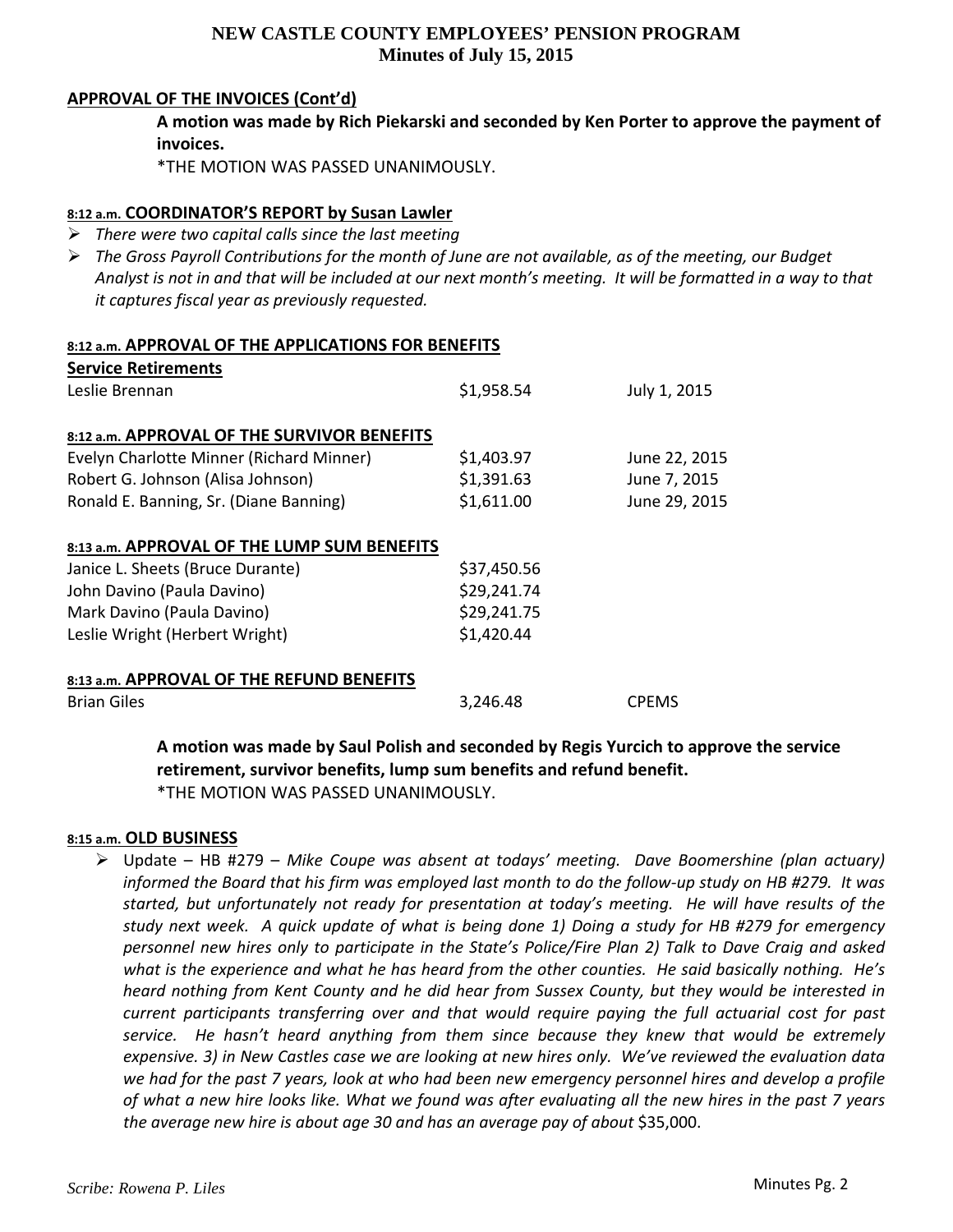### **OLD BUSINESS (Cont'd)**

So we are taking that and building it into a projection and we were also told to look as if there were  $10 - 15$ new hires each year so we are building that into the analysis. Once we complete the projections, we will be able to summarize it write it up and get some exhibits together showing cost comparison. We will have a *report for the next meeting.*

- Mike F. *Thank you. Are there any questions?*
- Saul  $-$  It's my understanding that this is a dead issue coming from the people that would be involved with this.

Ken – You mean the c*urrent employees or all of them*

Saul – This would affect my shop. This bill is dead, as far as, Kent and Sussex Counties they don't want any parts of it. It is either all or nothing and the State is not going to absorb all or nothing. I don't know where your *continued direction is coming from other than the original request.*

*A discussion was held by the Board.*

 $\triangleright$  Robert Weeks Disability Application is tabled until further information is available to properly evaluate the request. (Susan Lawler) – *Just as stated on the information here I know the Board had requested some additional information on Mr. Weeks. The Risk Management Department has scheduled and Independent Medical Examination, unfortunately, they were not able to schedule that to be conducted prior to this* meeting. So that has been tabled until that is done and we get those results to present for consideration. *Mr. Weeks has been informed of the timing so we will just table that until the next meeting.*

Terry *–* Do we know about his CDL?

Susan - I did speak with him and that is still in his possession, but I believe the evaluation that is being done him *will address all of those issues as well.*

Terry – *Including the Social Security because we weren't a hundred percent certain.*

Susan – *Correct.*

### **8:24 a.m. NEW BUSINESS**

- $\triangleright$  Presentations for Pension Trust Custodial Services
	- Northern Trust presentation by Thomas Hackett and Gerald Sinish.
	- Wells Fargo presentation by Brian Crevooiserat, Rick Welsh and Helen Hurilla.

*The Board took a 5 minute break.*

### **The meeting reconvened at 9:44 a.m.**

### **9:44 a.m. NEW BUSINESS (Cont'd)**

**State Street Corp presentation by Tommy James and Ann Johnson.** *Kevin asked the question to the Board's attorney regarding moving into Executive Session to discuss service providers.*

Judy *– I don't think we are, but I will research this.*